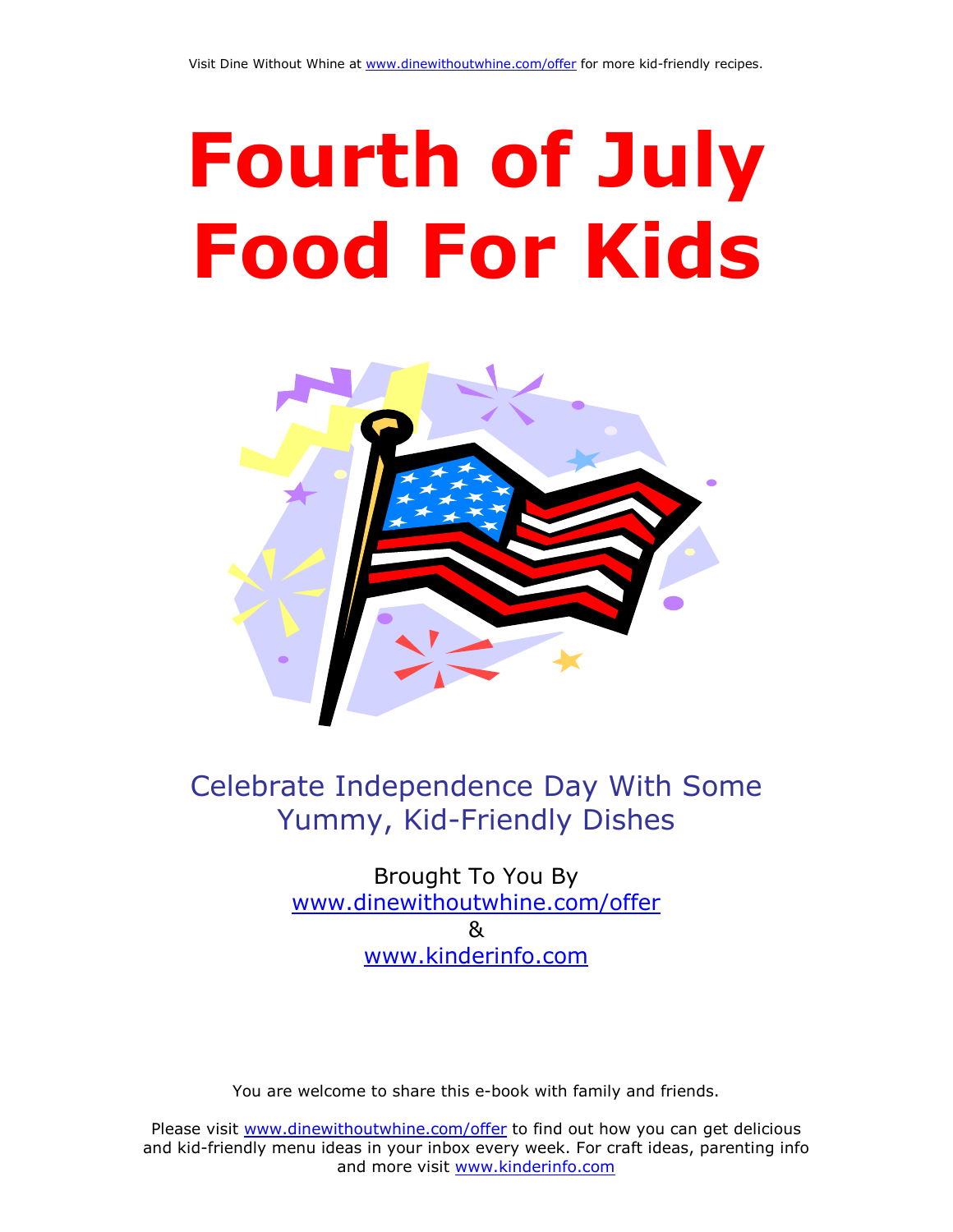## Great Fourth Of July Food For Kids

What would a great Fourth of July celebration be without lots of delicious food? There is nothing more fun than a family get-together before the big fireworks go off at night.

That's what inspired us to come up with this little E-book of kidfriendly Forth of July recipes. Give a few of these a try and take them to your Fourth of July celebration.

Enjoy!

Christine Steendahl & Susanne Myers

Enjoy kid-friendly (and kid-approved) recipes with Dine Without Whine. Each week Christine will send you a dinner menu complete with recipes and a grocery list. Give it at try at [www.dinewithoutwhine.com/offer](http://www.dinewithoutwhine.com/offer)

Do you need some new craft and activity ideas for your kids? Would you like to read up on a particular parenting topic? Then head on over to [www.kinderinfo.com.](http://www.kinderinfo.com/)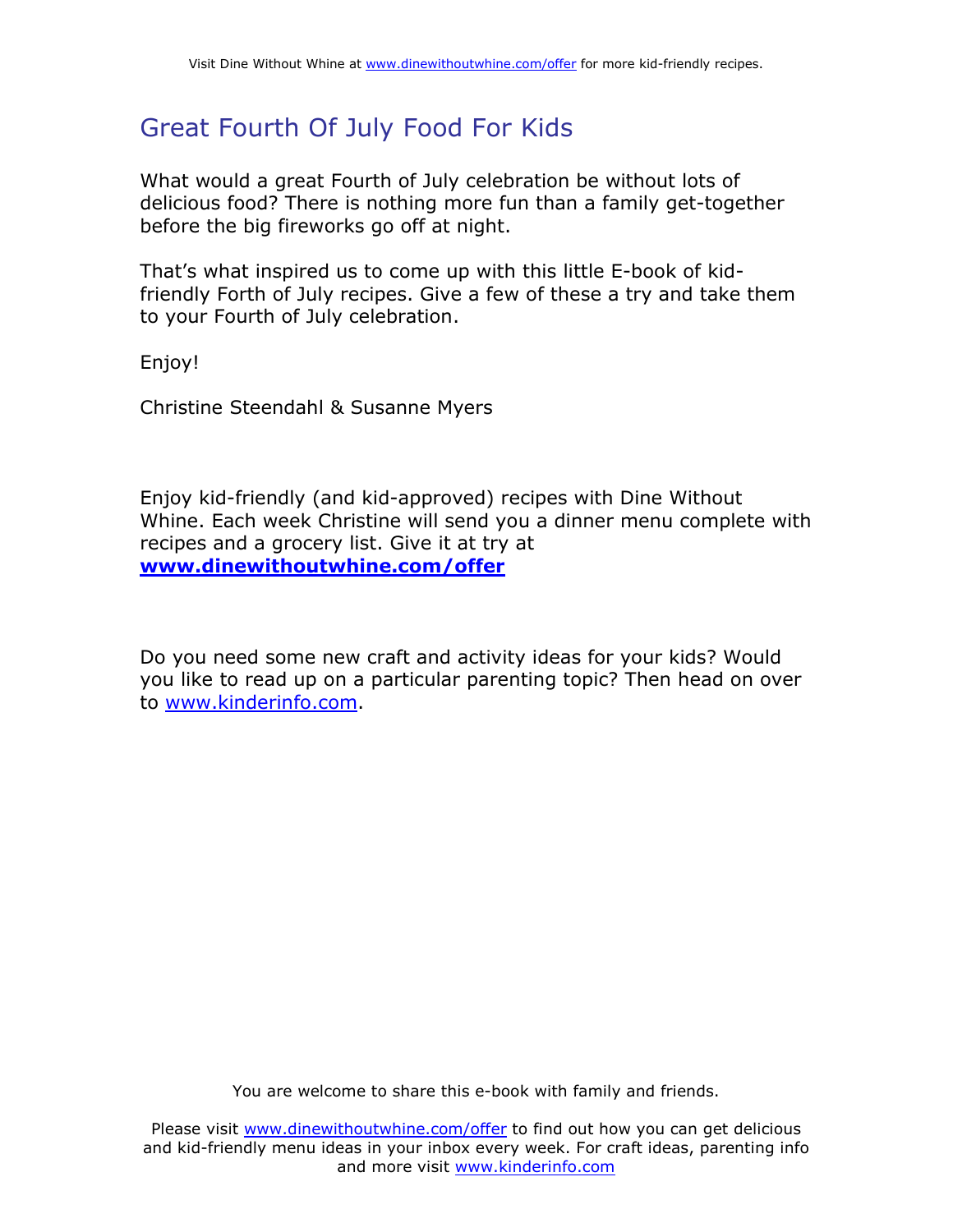## Snacks and Treats

#### 4th of July Fruit Kabobs

- Bananas
- Strawberries
- Large Fresh Blueberries
- Kabob Skewers

Slice bananas into large chunks. Alternate fruit on skewers Serve immediately

### Pretzel Sparklers

- Long rod pretzels
- White chocolate, melted
- Sprinkles (red, white and blue) or star cake decorations

Melt the white chocolate. Dip the pretzel rod halfway into the melted chocolate then sprinkle the sprinkles over the wet chocolate. Lay on waxed paper or place in a cup to dry.

#### Popsicle Rockets

- Red juice (red raspberry, cherry, cranberry)
- Blue juice (blue Kool Aid, Gatorade, blue raspberry)
- White juice (lemonade, coconut juice drink)
- Red string licorice for fuse
- 3 oz. paper cups
- Popsicle Sticks

Line up several 3 oz. paper cups on a baking sheet. Pour 2 tablespoons of red juice into each cup. Freeze 2-3 hours until firm-slushy. Remove from freezer and poke a Popsicle stick into the center of each cup of juice. Add 2 tablespoons of white juice and freeze 2-3 hours. Remove from freezer. Top off with blue juice and freeze 1-2 hours until slushy.

Remove from freezer and insert a 2 or 3-inch string of licorice into each Popsicle. Freeze until hard. Peel off paper cups to serve.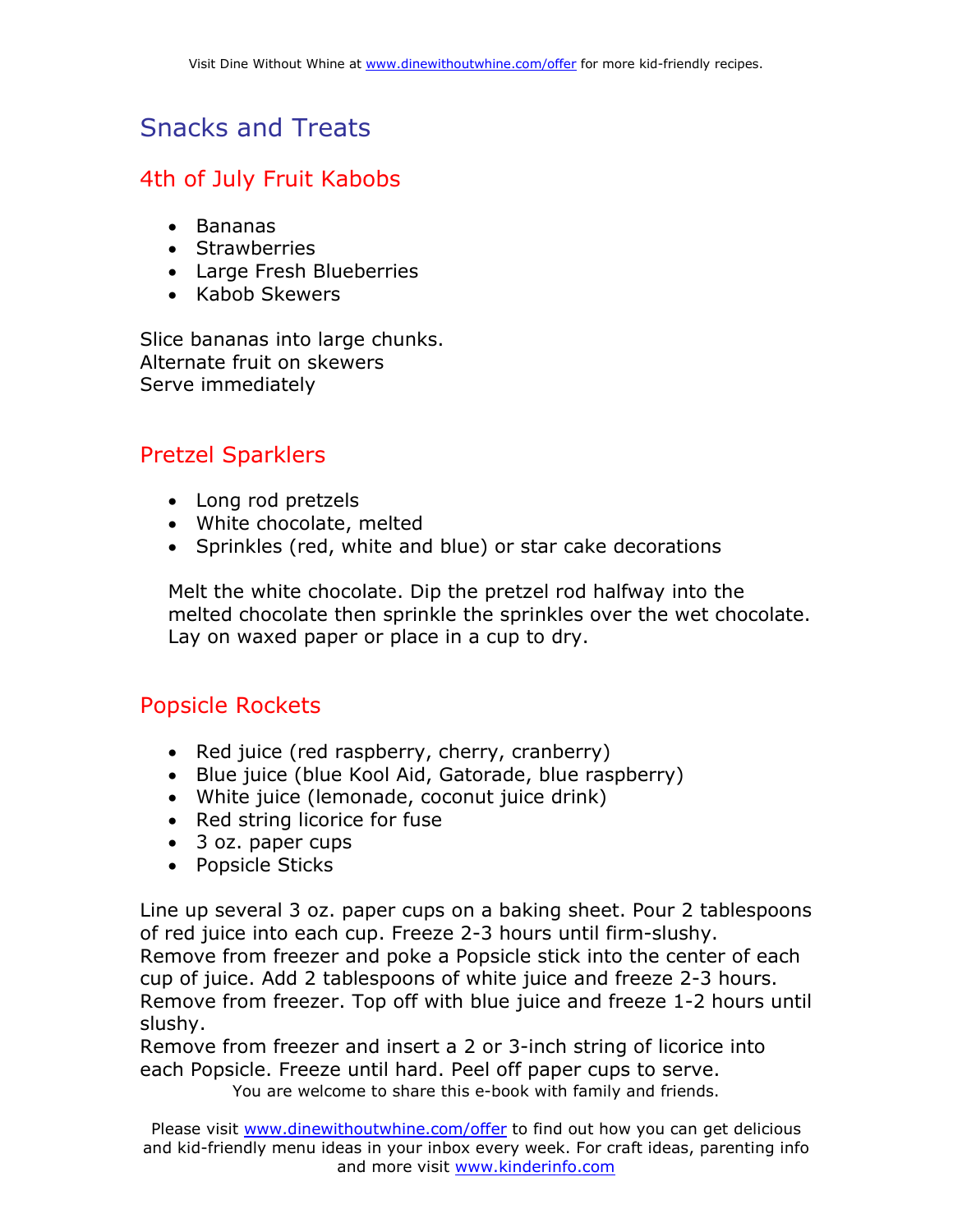## Burgers and Such

#### Firecracker Burgers

4 Servings

- 1 pound ground beef
- 1 (4 ounce) can diced green chilies, drained
- 1 teaspoon beef bouillon granules
- 4 slices Monterey Jack cheese

Preheat an outdoor grill for high heat, and lightly oil grate.

In a medium bowl, mix the beef, diced green chilies, and bouillon. Shape into 4 patties.

Grill patties 3 to 8 minutes per side, or to desired doneness. Top each patty with cheese about 2 minutes prior to removing from grill.

#### Grilled Potato Skins

4 Servings

- 4 medium baking potatoes
- 1 tbsp. butter, melted
- 1/4 cup picante sauce
- 1/2 cup (2 ounces) shredded Cheddar cheese
- 2 tbsp. bacon bits
- 1/2 cup chopped tomato
- 1/4 cup sliced green onions, green tops included
- TOPPING:
- 1/3 cup mayonnaise
- 1/4 cup sour cream
- 2 tbsp. Ranch salad dressing
- 1 tbsp. bacon bits
- 1/2 tsp. garlic powder

You are welcome to share this e-book with family and friends.

Please visit [www.dinewithoutwhine.com/offer](http://www.dinewithoutwhine.com/offer) to find out how you can get delicious and kid-friendly menu ideas in your inbox every week. For craft ideas, parenting info and more visit [www.kinderinfo.com](http://www.kinderinfo.com/)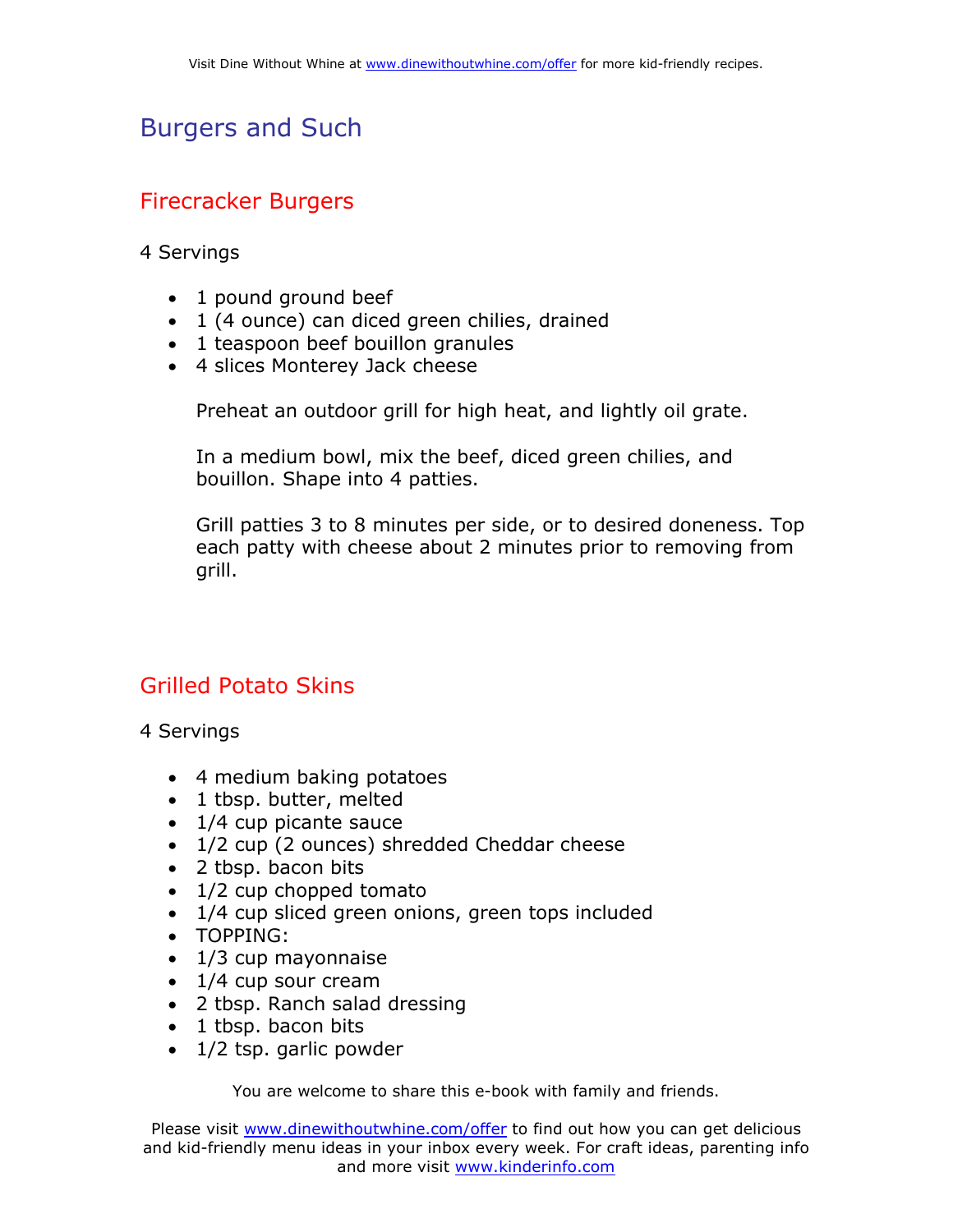Scrub potatoes; prick with a fork. Place 2 of the potatoes in the microwave oven. Micro-cook on 100% power (high) for 11 to 14 minutes, or until just tender, rearranging once after 7 minutes. Repeat with remaining potatoes. Cool enough to handle.

Cut potatoes in half lengthwise. Scoop out pulp, leaving a 1/4-inch thick shell. Discard pulp, or save for another use. Brush the inside of each potato with melted butter. Spoon 1 tsp. picante sauce into each potato shell. Sprinkle each with cheese. Add bacon.

Grill potato skins on an uncovered grill directly over medium coals for 10 to 12 minutes or till skins are crisp. Sprinkle with tomato and green onions. Top with sour cream mixture.

#### Red White and Blue Potato Salad

4 Servings

- 1-2 slices of bacon or pancetta (optional)
- 3 tablespoons mayonnaise, or more if needed
- 1 tablespoon Dijon mustard, or more to taste
- 1 tablespoon tarragon vinegar or distilled white vinegar, or more to taste
- 1 tablespoon capers with their juices
- 2 scallions, both white and green parts, trimmed, finely chopped (set aside 2 tablespoons scallion greens for garnish)
- 1 1/2 pounds red, white, and Peruvian blue fingerling potatoes
- 1 1/2 tablespoons olive oil
- Plenty of course salt (kosher or sea) and freshly ground black pepper

You'll also need:

1 cup wood chips or chunks (preferably hickory or oak), soaked for 1 hour in water to cover, then drained

An aluminum foil drop pan large enough to hold the potatoes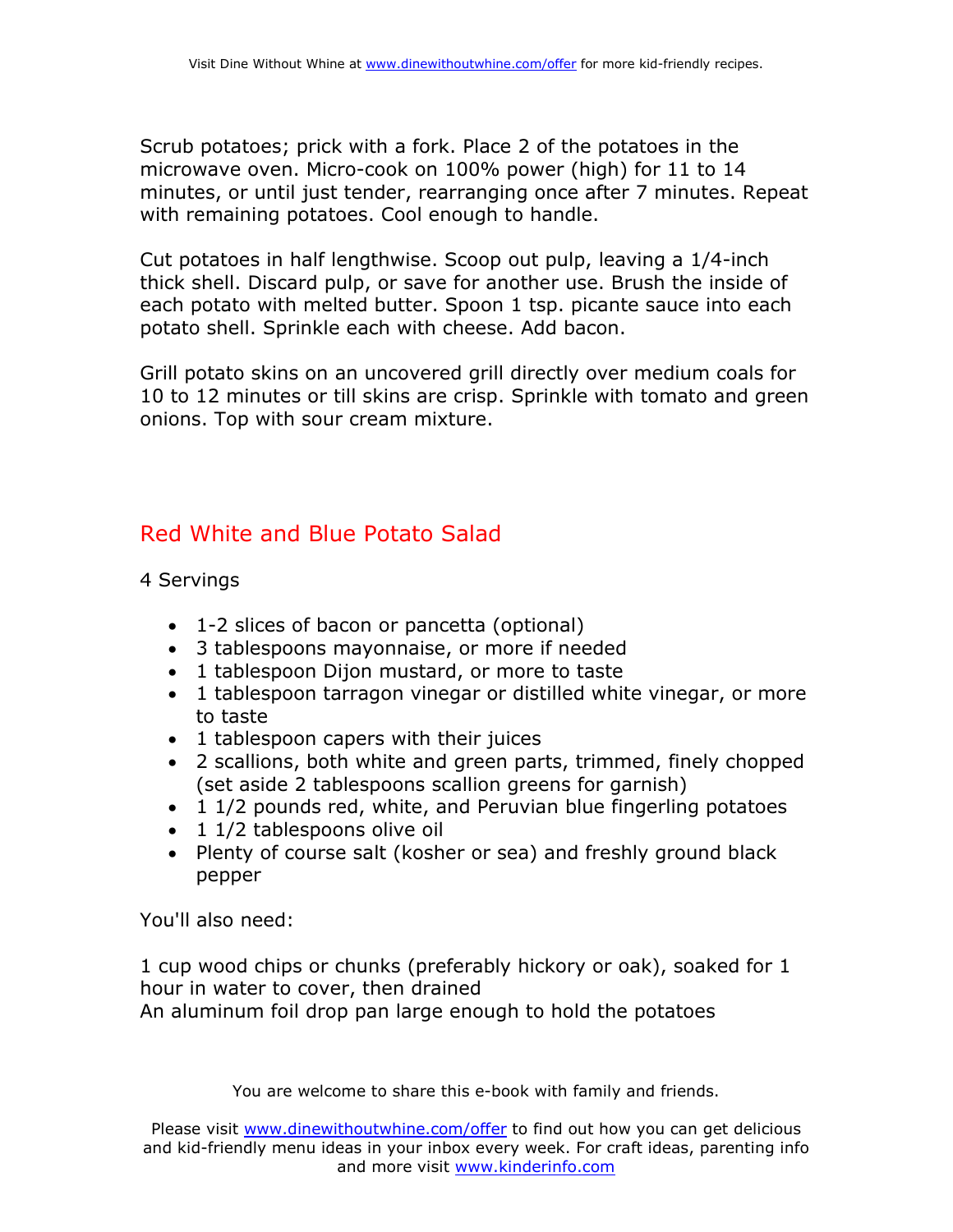1. Cut the bacon, if using, into 1/4" slivers, put it in a small nonstick frying pan, and cook over medium heat until lightly browned and the fat is rendered, 3 to 4 minutes. Using a slotted spoon, transfer the cooked bacon to paper towels to drain.

2. Make the salad dressing: Place the mayonnaise, mustard, vinegar, capers, scallions, and bacon, if using, in a large nonreactive serving bowl and whisk to mix. Set the salad dressing aside.

3. Scrub the potatoes with a brush, but leave the skins on. Place the potatoes in an aluminum foil drip pan. Drizzle with the olive oil and season very generously with salt and pepper. Toss the potatoes to mix.

4. Set up the grill for indirect grilling and preheat to medium-high. If using a gas grill, place all the wood chips or chunks in the smoker box or in a smoker pouch and preheat on high until you see smoke, then reduce the heat to medium-high.

5. When ready to cook, if using a charcoal grill, toss all the wood chips or chunks on the coals. Place the pan with the potatoes in the center of the hot grate, away from the heat. Cover the grill and cook the potatoes until tender, about 40 minutes. To test for doneness, insert a metal skewer into a potato; it should pierce it easily. Remove the pan with the potatoes from the grill and let cool.

6. Cut any large potatoes in quarters; cut medium size potatoes in half. Leave small potatoes whole. Add the potatoes to the salad dressing and toss to mix. Taste for seasoning, adding salt, mustard, or vinegar as necessary; the salad should be highly seasoned. If the salad is too dry, add a little more mayonnaise. Sprinkle with the reserved salad greens and serve at once.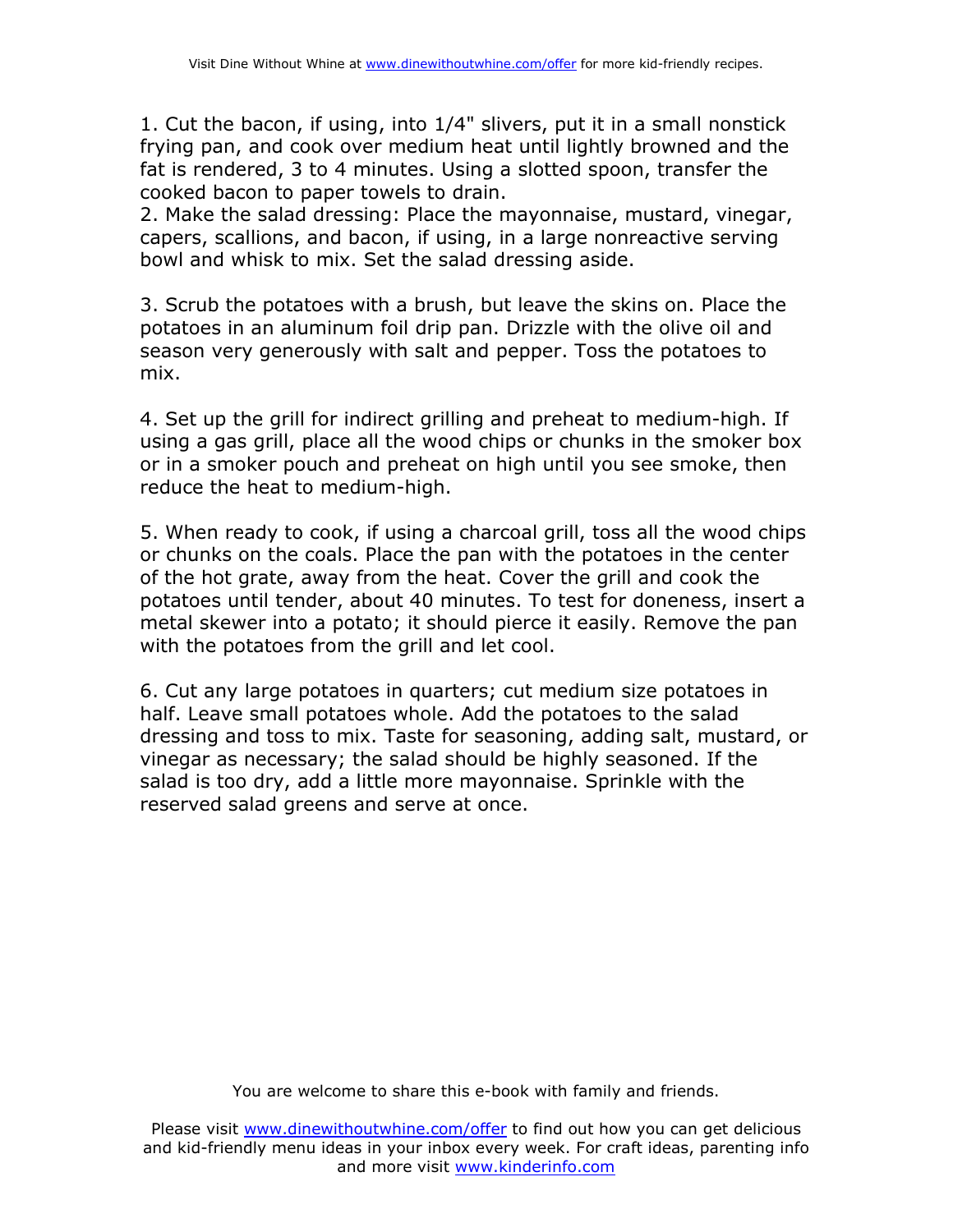## Cakes and Pies

#### Flag Cake

- 1 package white cake mix
- 1 8-ounce container frozen whipped topping (thawed)
- 1 pint blueberries rinsed and drained
- 2 pints strawberries rinsed and sliced

1. Prepare cake according to package directions and bake in a 9x13 inch pan. Cool completely.

 Frost cake with whipped topping. Place blueberries in a square in the top left corner, and arrange sliced strawberries as stripes to make an American flag. Chill until serving.

#### Red, White & Blueberry Pie

Makes 8 servings

- 4 squares (1 ounce each) white baking chocolate
- 8 large fresh strawberries halved lengthwise
- 1 reduced fat graham cracker pie crust
- 3/4 cup sliced fresh strawberries
- 1 8-ounce package reduced fat cream cheese cubed
- 3/4 cup confectioners' sugar
- 3/4 cup fat free milk
- 1 3 1/2-ounce box instant vanilla pudding
- 1 cup fresh or frozen blueberries
- 1 cup reduced fat whipped topping

1. In a microwave or heavy saucepan, melt white chocolate, stir until smooth. Dip the 8 halved strawberries halfway in the chocolate. Place cut side down on a waxed paper-lined baking sheet. Refrigerate for 15 minutes or until set. Spread the remaining melted chocolate over the bottom and sides of crust. Arrange sliced strawberries in crust.

You are welcome to share this e-book with family and friends.

Please visit [www.dinewithoutwhine.com/offer](http://www.dinewithoutwhine.com/offer) to find out how you can get delicious and kid-friendly menu ideas in your inbox every week. For craft ideas, parenting info and more visit [www.kinderinfo.com](http://www.kinderinfo.com/)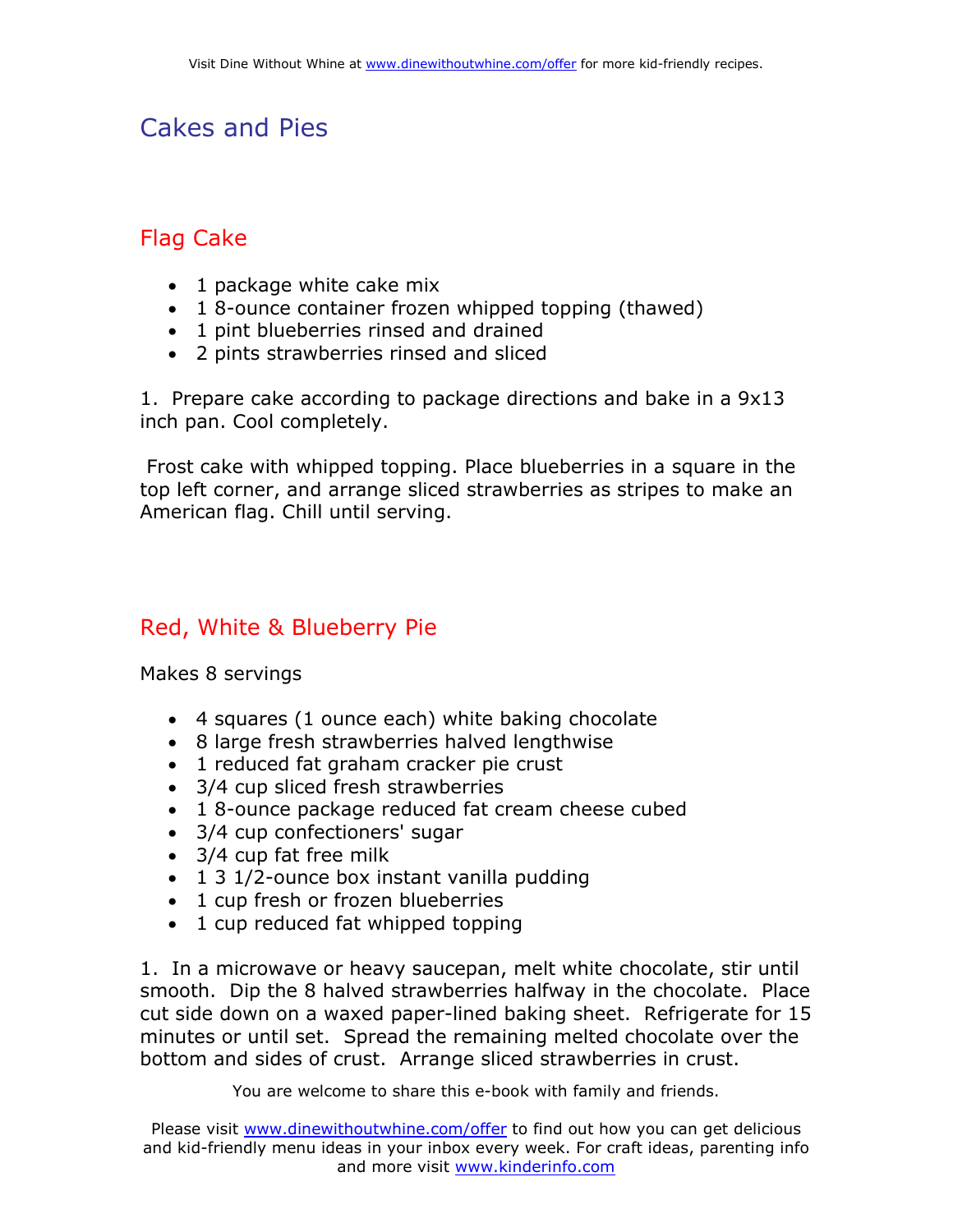2. In a mixing bowl, beat cream cheese and confectioners sugar until smooth. Gradually add milk, mix well. Beat in pudding mix on low speed for 2 minutes or until thickened. Spread evenly over sliced strawberries.

Place blueberries in center of pie. Arrange dipped strawberries around the edge. Pipe or dallop whipped topping between the strawberries and blueberries. Refrigerate until serving.

#### Red, White and Blueberry Cheesecake

- 8 sheets (about 13" x14" each) thawed frozen phyllo dough (find it in the freezer section of the supermarket)
- 1/4 cup melted butter or margarine
- 16 oz. cream cheese
- $\bullet$  1/2 cup sugar
- 1 tsp. vanilla extract
- 2 eggs
- 2 cups fresh blueberries, divided
- 1/2 cup strawberry jelly
- 1 cup whipped cream or non-dairy whipped topping (optional)

Preheat oven to 425°.F.

#### For Crust

Grease a 9" pie plate. Set aside.

On a flat surface place 1 sheet phyllo (keep remaining phyllo covered to prevent drying out), brush with melted butter. Top with another phyllo sheet, continue to make 8 layers, brushing butter between each layer. Using kitchen scissors or a sharp kinfe, cut the layers into one 12-13 inch circle. Carefully press circle into the prepared pie plate, gently fan edges. Bake until edges are just golden, about 6-8 minutes. Cool slightly on a wire rack. Reduce oven temperature to 350°F.

In a medium bowl beat cream cheese, vanilla and sugar with an electric mixer until light and fluffy. Add eggs and beat until well